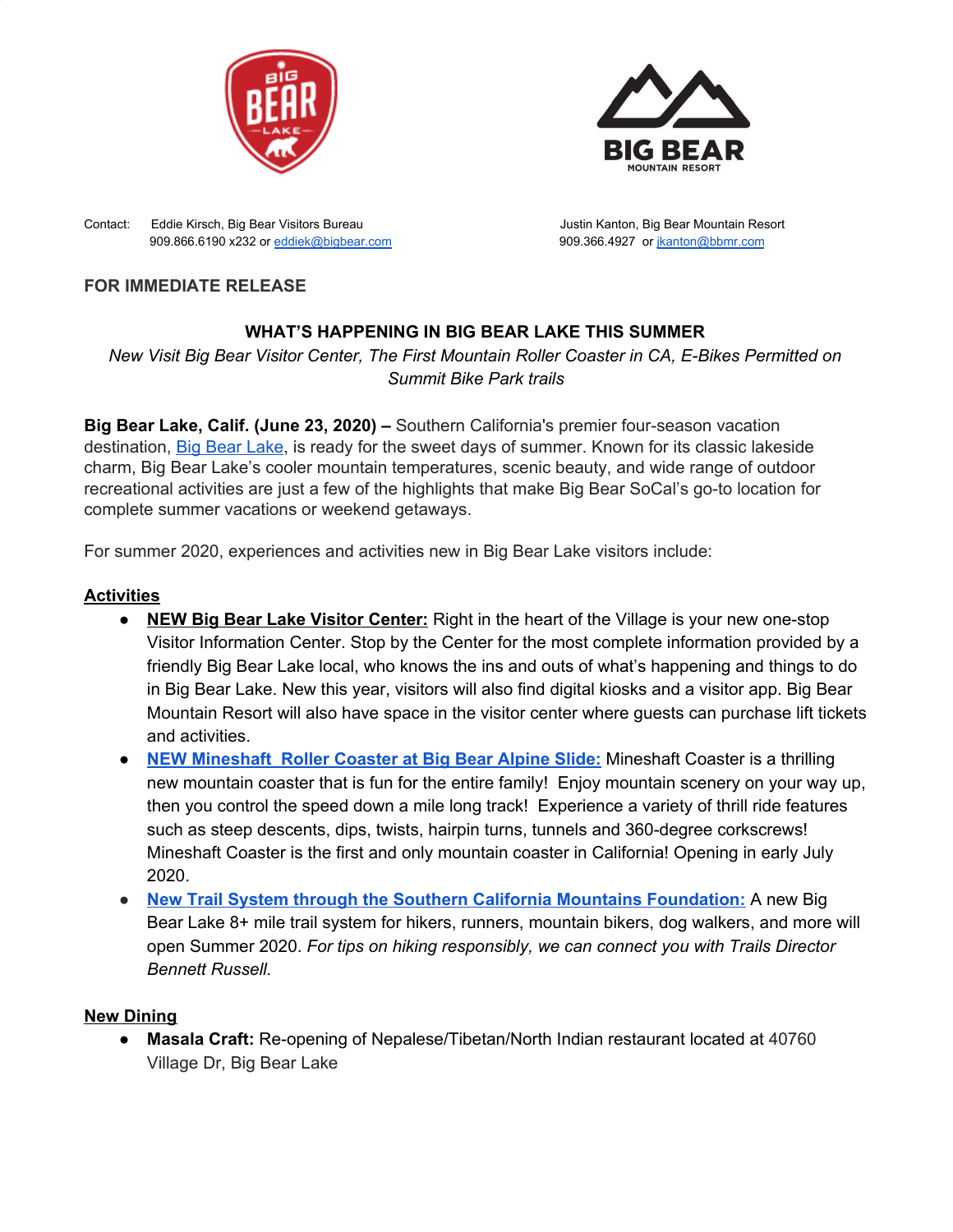● **Crave Maine [Lobster](https://www.cravemainelobsterco.com/) Co.:** Opening July 4, 2020, Crave Maine Lobster Co. brings fresh seafood sourced from the world's top lobster suppliers from the shores to the mountains.

### **Big Bear Mountain Resort**

- **[Summit](https://www.bigbearmountainresort.com/summer/mountain-biking/mountain-biking/downhill-bike-park) Bike Park:** SoCal's best lift-served, gravity fed bike park features an extensive network of downhill and cross-country trails with terrain for riders of all disciplines and abilities. This summer, mountain bikers will find:
	- **New DH trail open to the public:** Originally built for last year's US Open of Downhill competition, the Bike Park's newest addition, 10-ply, is a double-black diamond downhill trail designed for expert riders and featuring plenty of challenging terrain, including multiple rock gardens and root sections.
- **E-Bikes:** Class 1 e-bikes (electric mountain bikes) are now permitted on lifts and select Summit Bike Park trails. The pedal assisted bikes are easier to power up the trails, making the sport of mountain biking more accessible to more people.
- **● Family-Friendly Activities:**
	- **[Basecamp](https://www.bigbearmountainresort.com/summer/plan-a-trip/purchase/basecamp) activities:** Located in the Snow Summit base area with multiple activities that are perfect for outdoor adventurers of all ages, including a 30-foot climbing wall, zip line, Euro Bungee trampoline as well as the Summit Mining Co. and Grizzly Ridge Tube Park.
	- **[Scenic](https://www.bigbearmountainresort.com/summer/plan-a-trip/purchase/scenic-sky-chair-tickets) Sky Chair:** Experience the thrill of riding the chairlift through the San Bernardino National Forest before arriving at the top of Snow Summit (elev. 8,200') to enjoy breathtaking views of Southern California's highest peak (San Gorgonio Mountain, elev. 11,503') and the surrounding Big Bear Valley. Lift + Lunch packages available with discounts for 20/21 winter season passholders and advance reservations.
	- **[Hiking:](https://www.bigbearmountainresort.com/summer/things-to-do/summer-activities/hiking)** Access over 60 miles of scenic trails from the Snow Summit base area with options for all ages and abilities. Self-guided trail markers are available on select trails to help guests become more familiar with the Big Bear Valley's native plant and wildlife.
	- **[Golf:](https://www.bigbearmountainresort.com/summer/golf/golf-course)** Grab your clubs and take your game to new heights at Bear Mountain Golf Course, featuring an idyllic 9-hole course, full-service pro shop, and practice area with driving range, chipping area, and putting green. Stop by the Clubhouse Grill before or after your round for some fairway fare or your favorite beverage.

#### **Events**

**● Big Bear Film Summit [\(Virtual\):](https://bigbearfilmsummit2020.eventive.org/welcome)** The inaugural Big Bear Film Summit will be held virtually June 12 - July 12. Celebrating 100 years of film making in Big Bear, The Film Summit was created to encourage artistic production in and around Big Bear Lake. The Summit will feature 52 films (12 feature length and 40 short films and music videos), including "Trap Door at the Edge of the Universe," "The In-Between" and "Hard Plastic." The Summit's All [Access](https://bigbearfilmsummit2020.eventive.org/passes/buy) Pass allows enthusiasts to enjoy unlimited streaming of all programming and live stream events from June 12 - July 12, 2020.